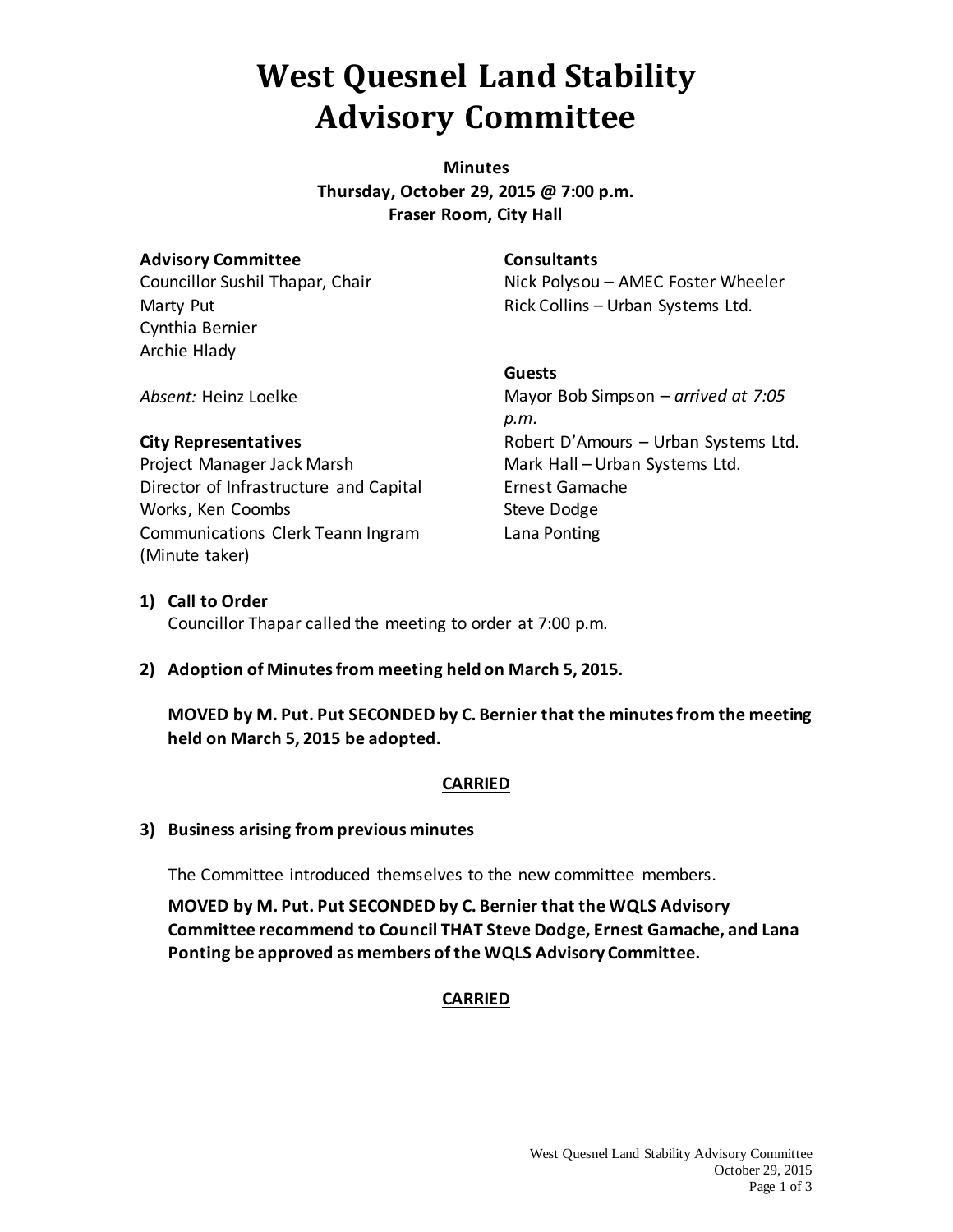# **West Quesnel Land Stability Advisory Committee**

### **4) New Business**

**a) Resignation of Committee Member Duane Sauve**

**MOVED by M. Put. Put SECONDED by C. Bernier that the WQLS Advisory Committee send Duane Suave a letter of thanks for his dedicated service on the WQLS Advisory Committee.**

### **CARRIED**

#### **b) Update on environmental work - Jack Marsh, Project Manager**

i) Healy St Wetlands Planting

The contract for the planting of the Healy St wetlands was awarded to Forsite Consultants Ltd located in Salmon Arm. They are currently gathering plants and cuttings which will be planted in the spring of 2016. The Healy St ponds project will be complete in 2017.

### **c) WQLS Phase II Grant Application Approval**

The funding for Phase II was awarded for 7.2 million. The Province of British Columbia, the Federal Government and the City of Quesnel have committed 2.4 million each. The City is waiting for the official contract.

#### **d) Update on ground movement monitoring - Nick Polysou, AMEC**

A new custom weather station is now installed in the Uplands area. Prior to the installation, the weather station located at the Quesnel Airport was used. The new weather station will provide more accurate information.

Stats as of October 29, 2015:

Pumping Wells 27,000 litres/day per well 44,000 litres/day for all wells 16 million litres per year (2014) Spring 2015 was a wet spring.

Horizontal Drains 240,000 litres/day per site 431,000 litres/day for all sites 117 million litres per year (2014)

Ground movements 2012 - 47 mm